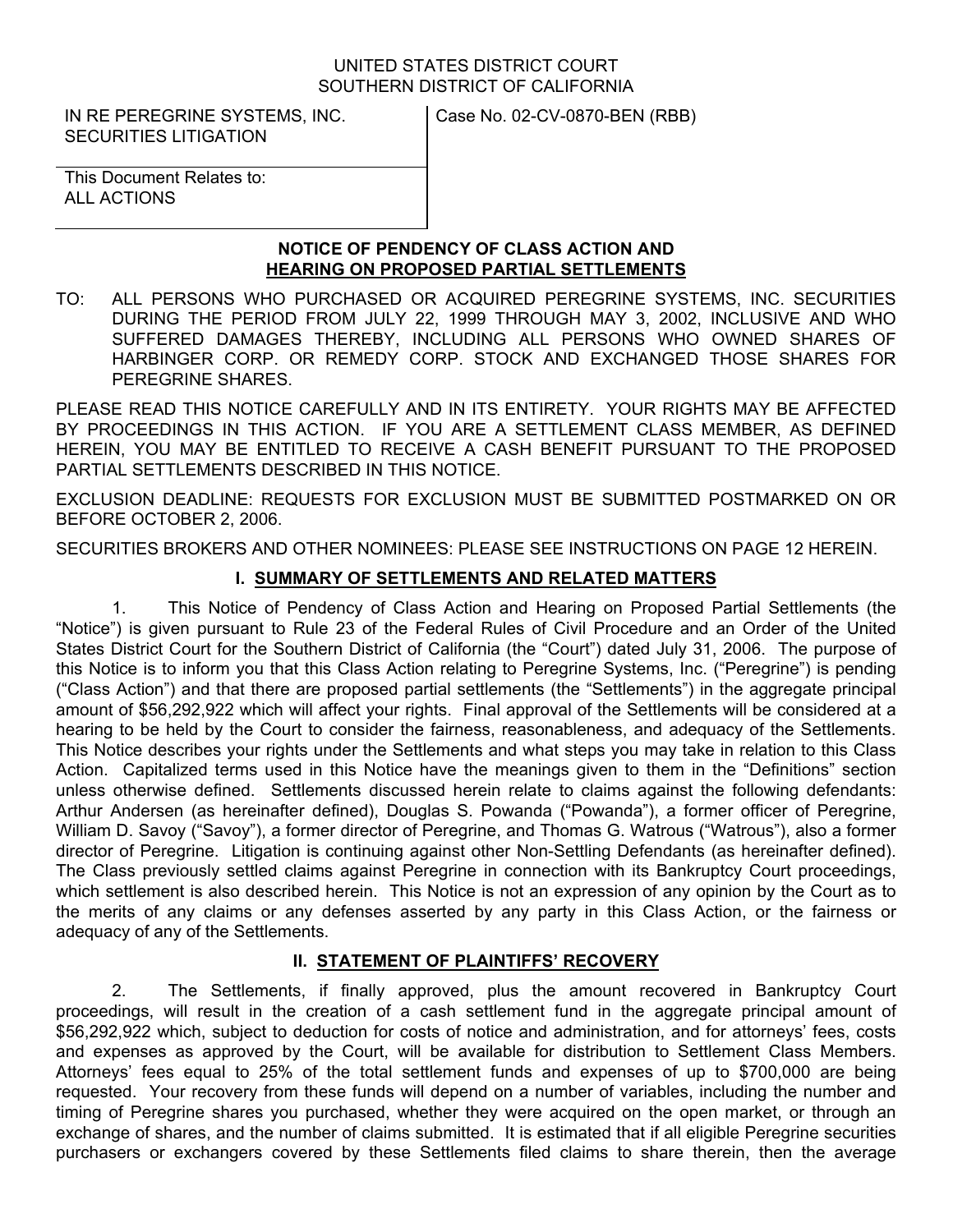recovery per damaged share of common stock under the Settlements is estimated to be \$0.11 per share (before the deduction of any Court-awarded attorneys fees and expenses). $<sup>1</sup>$  $<sup>1</sup>$  $<sup>1</sup>$ </sup>

# **III. STATEMENT OF POTENTIAL OUTCOME OF CASE**

3. The Lead Plaintiffs and the Settling Defendants disagree as to both liability and damages and do not agree on the average amount of damages per share that would be recoverable if Lead Plaintiffs were to have prevailed on the claims alleged against the Settling Defendants. In addition to the numerous risks of litigation and liability issues on which the parties disagree, the damage-related issues on which the parties disagree include: (a) whether the alleged material misstatements or omissions were made intentionally, recklessly, negligently, or innocently; (b) the appropriate economic model for determining the amount by which Peregrine's securities were allegedly artificially inflated (if at all) during the Class Period; (c) the amount by which Peregrine's securities were allegedly artificially inflated (if at all) during the Class Period; (d) the effect of various market forces influencing the trading price of Peregrine's securities at various times during the Class Period; (e) the extent to which external factors such as general market and industry conditions, influenced the trading price of Peregrine's securities at various times during the Class Period; (f) the extent to which the various matters that Lead Plaintiffs alleged were materially false or misleading influenced (if at all) the trading price of Peregrine's securities at various times during the Class Period; (g) the extent to which the various allegedly adverse material facts that Lead Plaintiffs alleged were omitted influenced (if at all) the trading price of Peregrine's securities at various times during the Class Period; and (h) whether the statements made or facts allegedly omitted were material or otherwise actionable under the federal securities laws. Under the relevant securities laws, a claimant's recoverable damages are limited to the losses attributable to the alleged fraud or material misrepresentations or omissions. Losses which resulted from factors other than the alleged fraud or material misrepresentations or omissions are not compensable under the federal securities laws.

4. Lead Counsel believe that there was a substantial risk that Lead Plaintiffs and the Settlement Class might not have been able to recover any greater amounts from the Settling Defendants in light of their financial condition and liquidity position, and in the case of Powanda, Savoy and Watrous, the apparent absence of insurance to satisfy the claims asserted in the Class Action, as well as considering the defenses asserted to the claims. Therefore, absent the Settlements, Lead Plaintiffs could have recovered nothing or substantially less than the settlement amounts herein described. Lead Plaintiffs are continuing litigation against the Non-Settling Defendants.

5. The Settling Defendants deny that they are liable to the Lead Plaintiffs or the Settlement Class and deny that Lead Plaintiffs or the Settlement Class have suffered any damages.

#### **IV. STATEMENT OF ATTORNEYS' FEES AND REIMBURSEMENT OF EXPENSES SOUGHT**

6. Lead Counsel intend to apply for fees of 25% of the total amounts recovered pursuant to the Settlements described herein and the bankruptcy litigation recovery also described herein, or an average of \$0.03 per damaged share. Lead Counsel have expended considerable time and effort in the prosecution of this litigation on a contingent fee basis, and have advanced the expenses of the litigation, in the expectation that if they were successful in obtaining a recovery for the Settlement Class they would be compensated for their efforts from such recoveries. In this type of litigation, it is customary for counsel to be awarded a percentage of the common fund they have created as their attorneys' fees. Lead Counsel are also seeking reimbursement of expenses in an amount not to exceed \$700,000 incurred in this litigation from its inception in May 2002 through April 30, 2006.

# **V. REASONS FOR THE SETTLEMENTS**

7. The principal reason for the Settlements is the immediate substantial cash benefit to be provided to Settlement Class Members. This benefit must be compared to the risk that no recovery might be achieved from the Settling Defendants in view of their current financial conditions and liquidity positions, the

 $\overline{a}$ 

<span id="page-1-0"></span> $1/$  A damaged share may have been traded more than once during the relevant time period and the indicated average recovery is for the total of all purchasers of that share.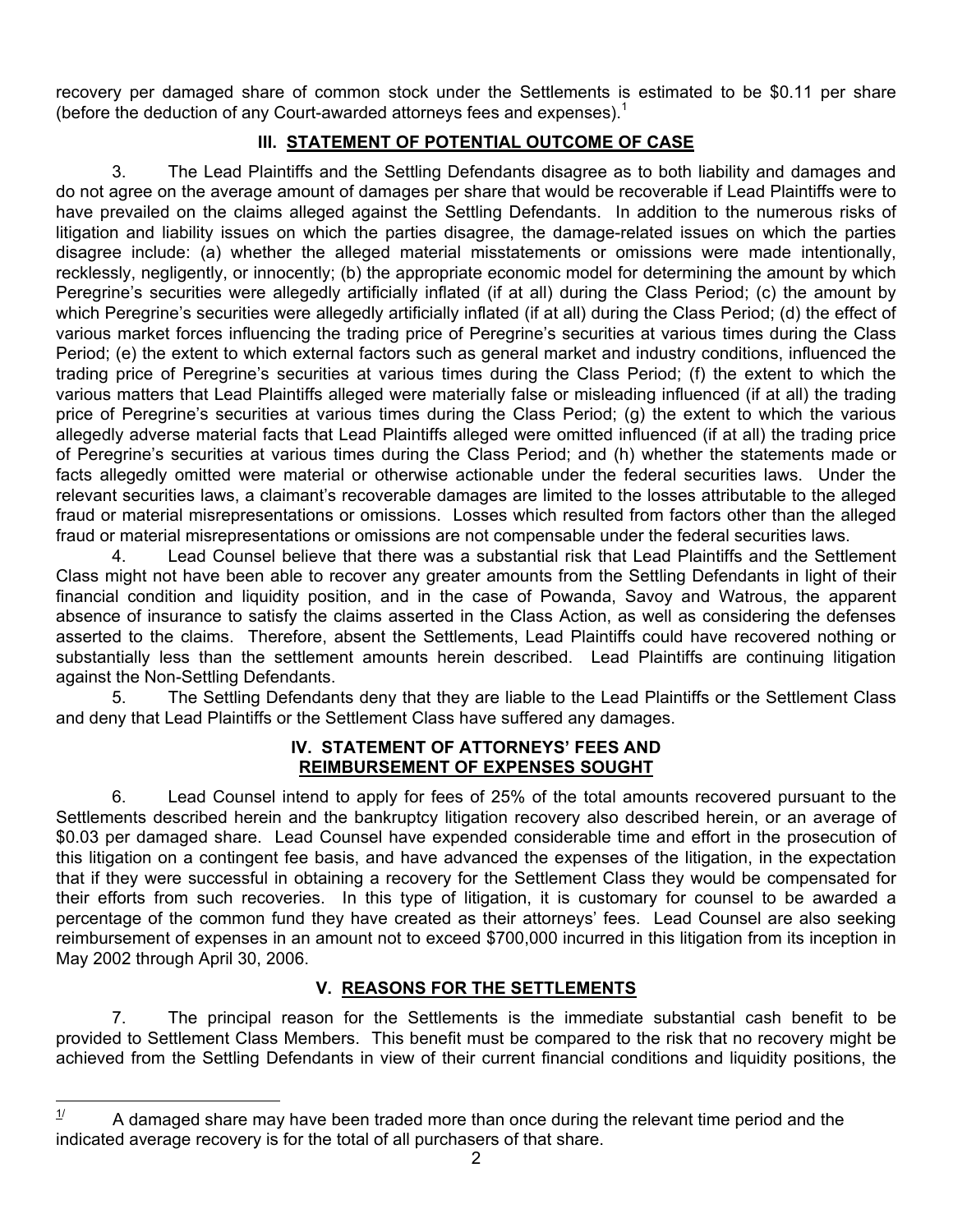significant delay that may arise from continued litigation against these defendants and the possibility that some or all of the Settling Defendants might ultimately be found not liable to Lead Plaintiffs or the Settlement Class. The litigation is continuing against the Non-Settling Defendants.

# **VI. BACKGROUND OF THE LITIGATION**

8. Peregrine at all relevant times was a publicly traded company headquartered in San Diego, California that developed and marketed software products, and whose stock was traded on NASDAQ.

9. Beginning in May 2002, class action complaints alleging violations of the federal securities laws were filed in the Court against Peregrine and other defendants. The other defendants include former officers and directors of Peregrine, former business partners of Peregrine, and Peregrine's former auditor. The class actions were consolidated pursuant to an Order of the Court entered on July 23, 2002. By Order dated January 30, 2003, the Court appointed the Loran Group as the Lead Plaintiff for securities fraud claims arising under Sections 10(b) and 20(a) of the Securities Exchange Act of 1934 ("1934 Act") and Heywood Waga as Lead Plaintiff for claims on behalf of persons who held shares of either Harbinger Corporation ("Harbinger") or Remedy Corporation ("Remedy") and who acquired Peregrine registered common stock in connection with Peregrine's acquisition of these companies (the "Subclasses"). The claims on behalf of the members of the Subclasses are for violation of Sections 11 and 15 of the Securities Act of 1933 ("1933 Act") and Section 14(a) of the 1934 Act. The Court further appointed the law firm of Gold Bennett Cera & Sidener LLP as Lead Counsel for the Section 10(b) claims and the law firms of Abraham Fruchter & Twersky LLP, and Stull, Stull & Brody as Lead Counsel for the claims brought on behalf of the Harbinger and Remedy Subclasses. These firms are collectively referred to herein as "Lead Counsel."

10. On April 5, 2004, Lead Plaintiffs filed a First Amended Consolidated Class Action Complaint For Violations Of The Federal Securities Laws (the "Complaint"). Because Peregrine had filed for bankruptcy in September 2002, it was no longer named as a defendant in the Complaint. The Complaint generally alleges that Defendants disseminated a series of materially false and misleading statements in public filings, press releases, shareholder reports, audit opinions, and communications with securities analysts during the Class Period which caused Peregrine securities to trade at artificially inflated prices, thereby causing damage to purchasers of Peregrine securities. As to the Harbinger and Remedy Subclasses, the Complaint alleges that certain defendants signed registration statements that contained false and misleading statements.

11. The Complaint alleges that material overstatements of the Company's revenues and earnings disseminated during the Class Period resulted from Defendants' failure to properly recognize revenue when it was earned under applicable accounting rules and to accurately report Peregrine's true financial results. Peregrine restated earnings for fiscal years 2000 and 2001. The primary reason for the restatements was the overstatement of revenue.

12. The Complaint further alleges that Lead Plaintiffs and other Settlement Class Members purchased or otherwise acquired Peregrine securities during the Class Period at artificially inflated prices as a result of the Defendants' dissemination of false and misleading statements and suffered losses when the truth about Peregrine's financial condition became known and Peregrine's stock price declined.

13. The Settling Defendants deny all averments of wrongdoing or liability in the Class Action and all other accusations of wrongdoing or violations of law, and would assert numerous defenses to the claims were this litigation to proceed against them. The Settlements are not and shall not be construed or be deemed to be evidence or an admission or a concession on the part of the Settling Defendants of any fault or liability or damages whatsoever, and they do not concede any infirmity in the defenses which they have asserted or intended to assert in the Class Action.

14. The Court, in an Order dated March 30, 2005, granted in part and denied in part, motions to dismiss filed by various defendants, including certain of the Settling Defendants. Specifically, the Court dismissed the Sections 10(b) and 20(a) claims against Arthur Andersen, Watrous and Savoy, dismissed the Sections 14(a) and 15 claims against Watrous and Savoy, refused to dismiss the Section 11 claims against Watrous and Savoy, and refused to dismiss the Sections 11 and 14(a) claims against Arthur Andersen. Thereafter, the Court entered a Rule 54(b) judgment as to the Section 10(b) claims. Lead Plaintiff the Loran Group is appealing the dismissal of those claims. Various defendants, including Watrous and Savoy, subsequently sought to have the Section 11 claims dismissed based on new Supreme Court authority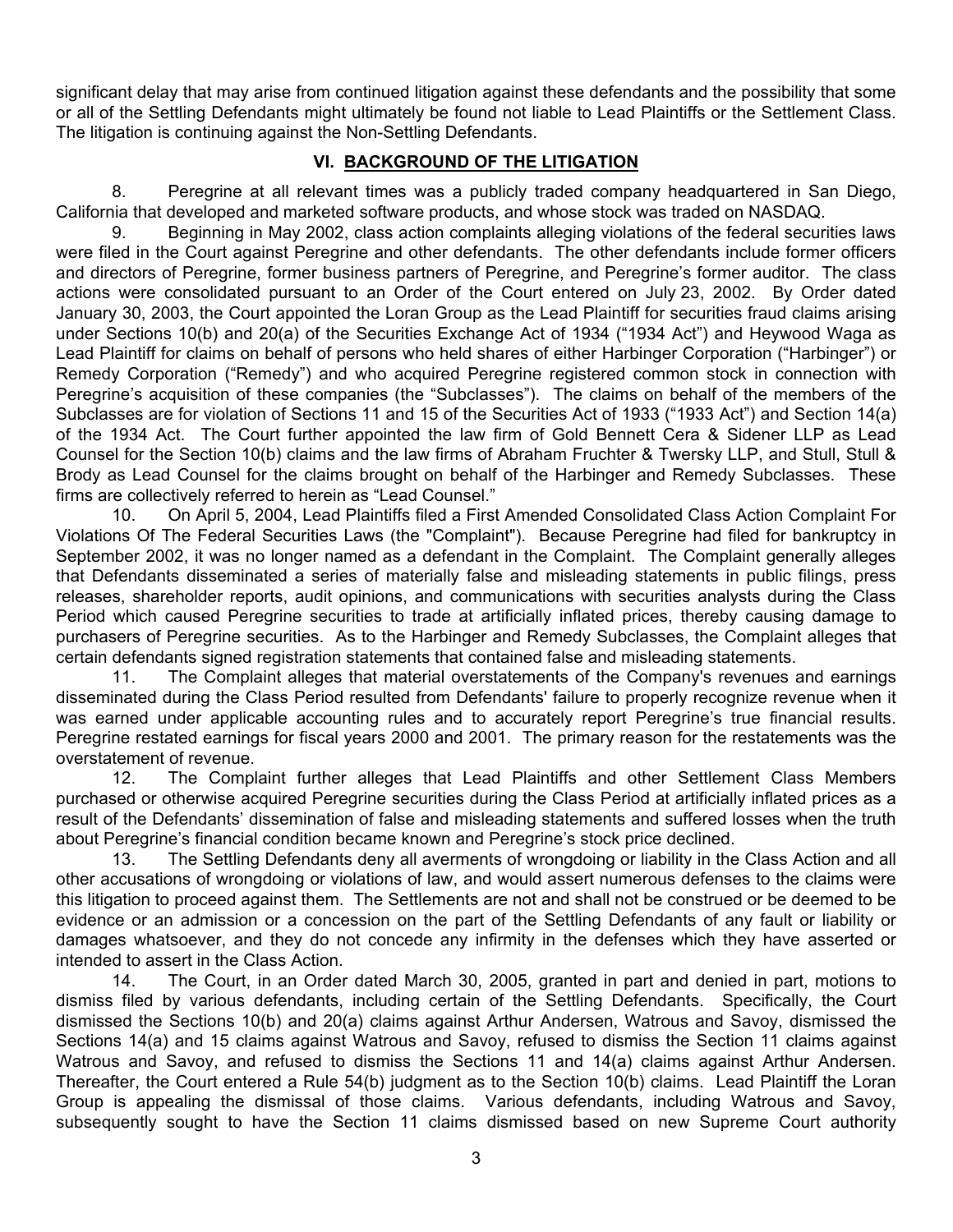concerning loss causation. Those motions were denied by the Court in December 2005.

### **VII. BACKGROUND TO THE SETTLEMENTS**

15. Lead Counsel has conducted an investigation relating to the claims and the underlying events and transactions alleged in the Complaint. Lead Counsel has examined all relevant filings by Peregrine with the U.S. Securities and Exchange Commission ("SEC") before, during and after the Class Period. Further, Lead Counsel was able to obtain access to Peregrine's business records during the relevant period as a result of Lead Counsels' negotiations with Peregrine during its Bankruptcy Court proceedings. Lead Counsel believe that the Settling Defendants' current financial condition is such that the Settlements represent a significant and highly beneficial recovery for Settlement Class Members.

16. Lead Counsel have analyzed the evidence adduced during their factual investigation and have researched the applicable law with respect to the claims of Lead Plaintiffs and the Settlement Class against the Settling Defendants and the potential defenses thereto. Prior to entering into the Settlements described herein, Lead Counsel conducted an extensive investigation of the claims, including the analysis of hundreds of thousands of documents and e-mails produced by Peregrine.

17. Lead Plaintiffs, through Lead Counsel, have conducted discussions and arm's length negotiations with counsel for the Settling Defendants regarding a compromise and settlement of the Class Action with a view to settling the issues in dispute and achieving the best relief possible consistent with the interests of the Settlement Class Members. The parties were assisted in these efforts by a retired United States Magistrate Judge and a sitting United States Magistrate Judge, serving as settlement mediators.

18. Lead Plaintiffs and the Settling Defendants realize that the continued litigation of the claims would entail substantial effort and expense and believe that the claims in the Class Action as against the Settling Defendants are best settled as set forth herein.

19. No determination has been made by the Court as to liability or the amount, if any, of damages suffered by the Class, nor the proper measure of any such damages. The Settlements are providing an immediate and substantial cash benefit for Settlement Class Members and avoid the risk that liability or damages might not have been proven against the Settling Defendants at trial, or that if liability and damages were proven against them, that any ensuing judgment might not have been collectible from them. The Settlements do not settle the claims against any of the Non-Settling Defendants in the Class Action and litigation against them is continuing. Under relevant law, the ultimate liability of these Non-Settling Defendants, if any, may be reduced by the larger of the amount of the settlement payments or the proportionate responsibility of the Settling Defendants for any damage ultimately proven to have been incurred by the Settlement Class.

20. A FINAL DETERMINATION HAS NOT BEEN MADE ON THE MERITS OF THE LEAD PLAINTIFFS' CLAIMS AGAINST THE SETTLING DEFENDANTS OR THEIR DEFENSES THERETO. ALTHOUGH THE COURT HAS MADE CERTAIN RULINGS ON LEAD PLAINTIFFS' CLAIMS, AS DESCRIBED IN PARAGRAPH 14 ABOVE, THIS NOTICE DOES NOT IMPLY THAT THERE HAS BEEN OR WOULD BE ANY FINDING OF VIOLATION OF THE LAW OR THAT RECOVERY COULD BE HAD IN ANY AMOUNT IF THE ACTION WERE NOT SETTLED.

### **VIII. DEFINITIONS**

21. "Arthur Andersen" means Arthur Andersen LLP, AWSC Societe Cooperative, en liquidation, an entity which coordinated a network of international accounting firms of which Arthur Andersen was a member (the "Andersen Network"), and all of their (including the Andersen Network's) respective past, present, and future members, member firms, partners (including without limitation Daniel F. Stulac), principals, participating principals, national directors, managing or other agents, management personnel, officers, directors, shareholders, administrators, servants, employees, consultants, advisors, insurers, reinsurers, attorneys, accountants, representatives, parent companies, subsidiaries, related entities, divisions, affiliates, predecessors, successors and assigns, along with the heirs, spouses, executors, administrators, personal representatives, insurers, reinsurers, representatives, estates, successors and assigns of any such Person.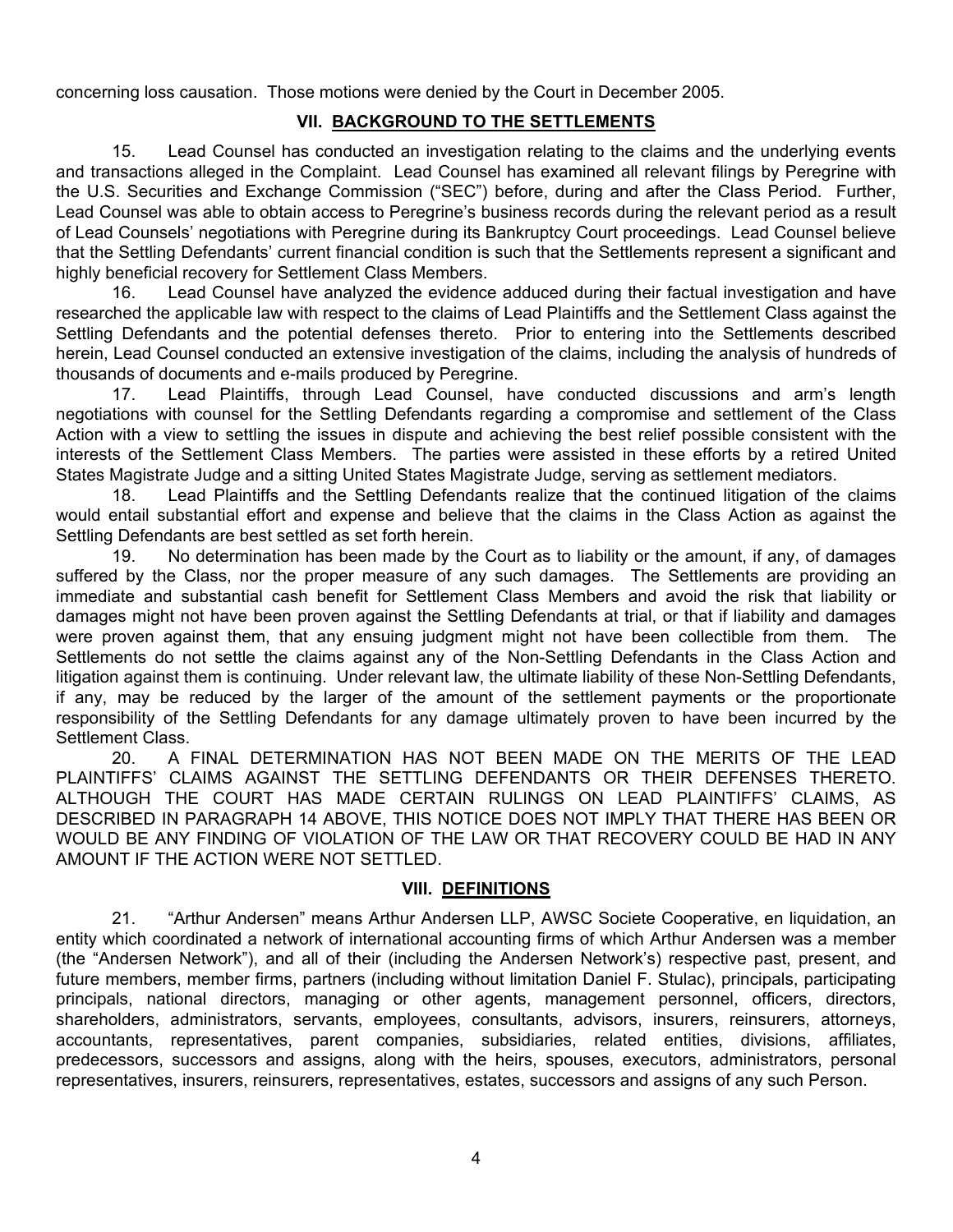22. "Authorized Claimant" means any Settlement Class Member whose Claim for recovery is allowed pursuant to the terms of the Stipulations of Settlement and the Plan of Allocation of Settlement Proceeds.

23. "Claim" means the submission to be made by or on behalf of Settlement Class Members, on the Proof of Claim and Release form, which is enclosed herewith.

24. "Excluded Settlement Class Members" means those Settlement Class Members who validly request exclusion from one or more of the Settlements in accordance with the requirements for requesting exclusion set forth in this Notice.

25. "Non-Settling Defendants" means Stephen P. Gardner, Matthew C. Gless, Steven S. Spitzer, Ilse Cappel, John J. Moores, Richard T. Nelson, Frederic B. Luddy, Charles E. Noell III, Norris van den Berg, Richard A. Hosley II, Christopher A. Cole, Rodney T. Dammeyer, KPMG LLP, BearingPoint, Inc. and Larry Rodda.

26. "Person" means an individual or entity, including any corporation (including any division or subsidiary), partnership, limited partnership, association, joint stock company, estate, legal representative, trust, unincorporated association, or government or any political subdivision or agency thereof.

27. "Plan of Allocation of Settlement Proceeds" means the plan, proposed by Lead Plaintiffs and described in Section XII hereof, for the allocation and distribution of the Settlement Fund to Authorized Claimants.

28. "Powanda" means Douglas S. Powanda and each of his agents, attorneys, representatives, employees, heirs, and assigns.

29. "Savoy" means William D. Savoy. Each of Savoy's agents, attorneys, trusts, estates, employers, employee benefit plans, insurers, representatives, employees, heirs, marital community and assigns are referred to as the "Additional Savoy Released Parties."

30. "Settlement Class" means a class consisting of all Persons (including Lead Plaintiffs) who purchased or otherwise acquired Peregrine common stock from July 22, 1999 through May 3, 2002 (the "Class Period") and who were damaged thereby, and includes two Subclasses consisting of (i) all Persons who held shares of Harbinger and who acquired Peregrine registered common stock in connection with Peregrine's acquisition of Harbinger, which was consummated on or about June 16, 2000, and who were damaged thereby, and (ii) all Persons who held shares of Remedy and who acquired Peregrine registered common stock in connection with Peregrine's acquisition of Remedy, which was consummated on or about August 27, 2001, and who were damaged thereby. Excluded from the Settlement Class are: (i) all defendants in the Class Action; (ii) all members of the immediate families (parents, spouses, siblings and children) of such defendants, (iii) any entity affiliated with any defendant in the Class Action or with any member of the immediate family of such defendant, including without limitation any entity in which any such defendant or any member of the immediate family of such defendant has a controlling interest, (iv) the officers, directors, parents, subsidiaries and affiliates of Peregrine, (v) the legal representatives, heirs, successors in interest and assigns of any of the foregoing, and (vi) with respect to the Settling Defendants, any Person who has previously released them from claims relating to Peregrine.

31. "Settlement Class Members" means all Persons who are members of the Settlement Class.

32. "Settling Defendants" means, collectively, Arthur Andersen, Douglas S. Powanda, William D. Savoy, and Thomas G. Watrous.

33. "Settlement Fund" means all funds deposited in escrow accounts by Settling Defendants, including accumulated interest or other earnings, less any costs, expenses, reserves, taxes, or attorneys fees paid therefrom (as authorized by the Stipulations of Settlement or by orders of the Court). Settlement Fund includes the proceeds from sales of Peregrine stock, and accumulated interest, obtained by Lead Counsel as a result of negotiations with Peregrine during its Bankruptcy Court proceedings.

34. "Settlements" refers to the agreements to settle certain of the claims in the Class Action as set forth in the Stipulation and Agreement of Settlement Between Lead Plaintiffs and Defendant Arthur Andersen LLP (the "Andersen Settlement"), dated June 5, 2006; the Stipulation and Agreement of Settlement with Defendant Douglas S. Powanda, as amended (the "Powanda Settlement"), dated September 7, 2005; the Stipulation and Agreement of Settlement with Defendant William D. Savoy (the "Savoy Settlement"), dated June 5, 2006; and the Stipulation and Agreement of Settlement with Defendant Thomas G. Watrous (the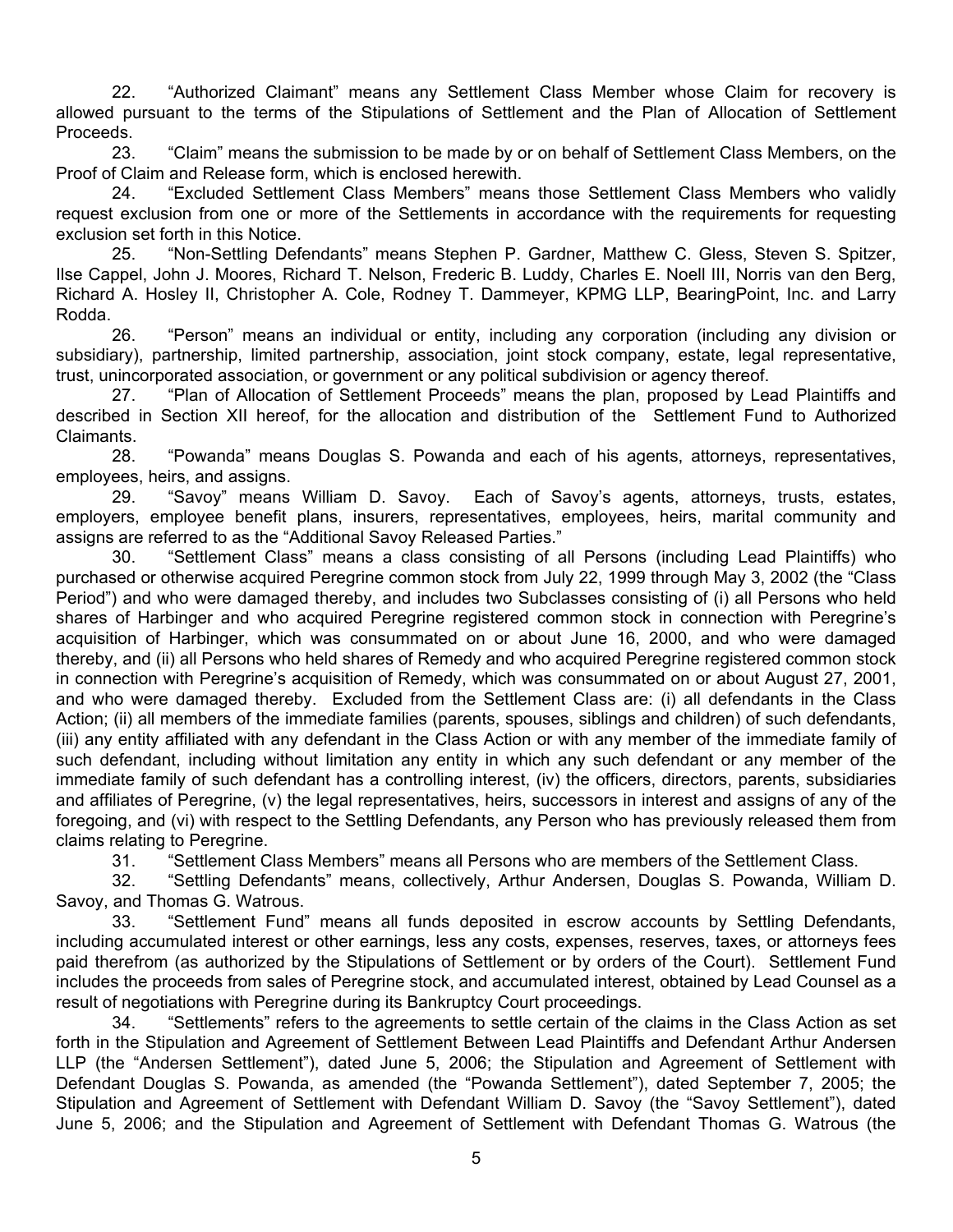"Watrous Settlement"), dated June 5, 2006, all of which are on file with the District Court. Collectively, the four settlement agreements are referred to herein as "Stipulations of Settlement." "Settlements" also includes the settlement entered into by Lead Counsel on behalf of the Class and Subclasses with Peregrine in connection with the Peregrine's Bankruptcy Court proceeding, as described in paragraph Section X below.

35. "Watrous" means Thomas G. Watrous and each of his agents, attorneys, representatives, employees, heirs, and assigns.

### **IX. TERMS OF THE PROPOSED SETTLEMENTS**

### **A. Arthur Andersen**

36. In full and complete resolution of the claims which have or could have been asserted in this Class Action as against Arthur Andersen, and subject to the terms and conditions of the Andersen Settlement, which is on file with the Court and available for inspection, Arthur Andersen has paid into escrow \$30,000,000, which is accruing interest for the benefit of the Settlement Class.

37. In addition to resolving the claims against Arthur Andersen in this Class Action, the Settlement described herein will, if finally approved, also settle and release the claims brought against Arthur Andersen in the lawsuit captioned *Peregrine Systems, Inc. v. Arthur Andersen, LLP et al*, San Diego County Superior Court, Case No. GIC 796594 ("*Peregrine v. Andersen*"). *Peregrine v. Andersen* is a lawsuit which was commenced in September 2002 by Peregrine against Arthur Andersen and certain related Persons alleging that Arthur Andersen fraudulently and/or negligently audited the financial statements of Peregrine and breached contracts with Peregrine, thereby causing Peregrine damage. Arthur Andersen has at all times vigorously disputed these allegations and has asserted numerous defenses thereto. As a result of resolution of claims brought by the Lead Plaintiffs on behalf of the Settlement Class against Peregrine in Peregrine's bankruptcy case, authority over the *Peregrine v. Andersen* lawsuit was transferred to a Successor Litigation Trustee, and all proceeds of any recovery in said action were ordered to be paid to the members of the Settlement Class. The parties will request that the state court presiding over *Peregrine v. Andersen* find that the settlement and release of claims therein is "in good faith" under California Code of Civil Procedure Section 877.6. The effect of such a finding will be to bar claims against Arthur Andersen for contribution or indemnification by other Persons against whom the Successor Litigation Trustee has asserted claims. A final, non-appealable "good faith" finding in *Peregrine v. Andersen* is a condition to finality of the Class Action settlement with Andersen.

38. Pursuant to the Andersen Settlement, Settlement Class Members will release certain claims against Arthur Andersen. "Released Claims" as against Arthur Andersen means any and all claims, causes of actions, demands, rights, or liabilities, including but not limited to claims for violation of the federal securities laws, negligence, gross negligence, professional negligence, breach of duty of care, breach of the duty of loyalty, breach of the duty of candor, fraud, breach of fiduciary duty, malpractice, breach of contract, negligent misrepresentation, violation of the statutes of any state, including without limitation, the California Corporations Code and California Business & Professions Code and its Delaware equivalents and the RICO statutes of any state, or federal statutes, rules or regulations, whether known or unknown, suspected or unsuspected, that have been or that could have been asserted against Arthur Andersen in the Class Action or in *Peregrine v. Andersen*. Specifically excluded are claims against any Arthur Andersen released person solely for acts or omissions in their capacity as a director and/or officer of Peregrine, including for insider trading of Peregrine stock.

39. If the Andersen Settlement is approved by the Court, all claims which have or could have been asserted in the Class Action or in *Peregrine v. Andersen* as against Arthur Andersen will be released by, and dismissed on the merits and with prejudice as to all Settlement Class Members; and all Persons except Excluded Settlement Class Members, shall be forever barred from prosecuting this Class Action or any other action raising any Released Claims against Arthur Andersen.

40. The Andersen Settlement will become effective at such time as Orders entered by the Court approving the settlement shall become final and not subject to appeal, including the state court "good faith" order described above (the "Effective Date").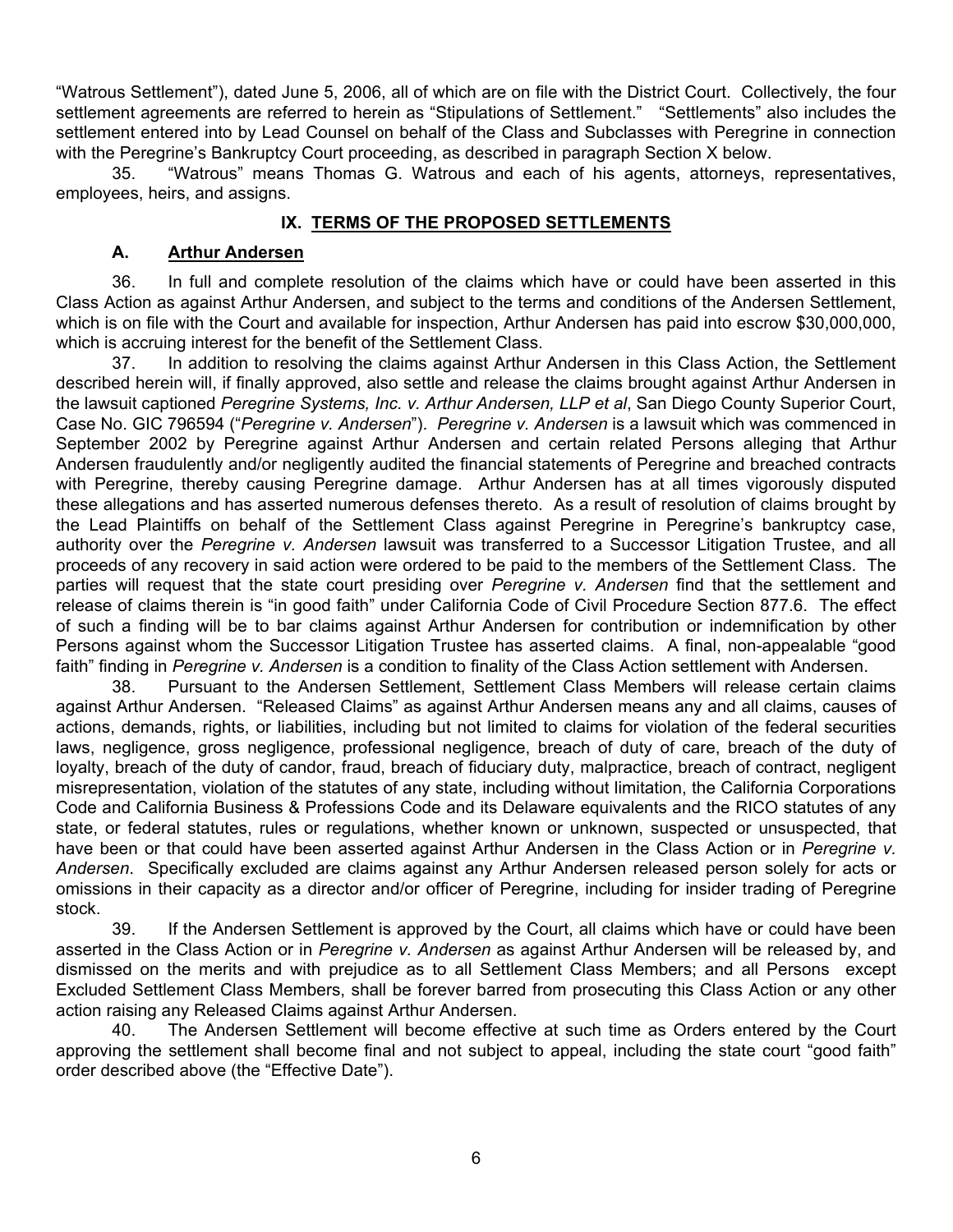### **B. Douglas S. Powanda**

41. In full and complete resolution of the claims which have or could have been asserted in this Class Action as against Powanda, and subject to the terms and conditions of the Powanda Settlement, Powanda has paid into escrow \$4,675,000.

42. Pursuant to the Powanda Settlement, if it becomes final, Lead Plaintiffs and members of the Settlement Class on behalf of themselves, their heirs, executors, administrators, successors and assigns, and any persons they represent, shall release and forever discharge, and shall forever be enjoined from pursuing each and every Settled Claim as against Powanda. In addition, upon final approval of the Settlement, the Successor Litigation Trustee in the action captioned *Peregrine Litigation Trust v. Stephen P. Gardner, et al.*, San Diego County Superior Court, Case No. GIC 788659 ("*PLT v. Gardner*"), will dismiss with prejudice the claims against Powanda.

43. "Settled Claims" means all claims, rights, demands, suits, matters, issues or causes of action, whether known or unknown, fixed or contingent, foreseen or unforeseen, against Powanda, whether under state or federal law, including the federal securities laws, in connection with, based upon, arising out of, or relating to any claim that has been or could be raised in the Class Action or the acts, facts or events alleged in the Class Action, but excluding any claims to enforce the terms of the Settlement.

44. If the Powanda Settlement is approved by the Court, all claims which have or could have been asserted in the Class Action as against Powanda will be dismissed on the merits and with prejudice as to all Settlement Class Members and all Settlement Class Members shall be forever barred from prosecuting the Class Action or any other action raising any Settled Claims against Powanda.

45. The Powanda Settlement will become effective at such time as Orders entered by the Court approving the Powanda Settlement shall become final and not subject to appeal and the Successor Litigation Trustee's dismissal of the claims against Powanda shall have been filed.

### **C. William D. Savoy**

46. In full and complete resolution of the claims which have or could have been asserted in this Class Action as against Savoy, and subject to the terms and conditions of the Savoy Settlement, Savoy is required to pay into escrow \$5,100,000.

47. Pursuant to the Savoy Settlement, if it becomes final, Lead Plaintiffs and members of the Settlement Class on behalf of themselves, their heirs, executors, administrators, successors and assigns, and any persons they represent, shall release and forever discharge, and shall forever be enjoined from pursuing each and every Settled Claim as against Savoy and the Additional Savoy Released Parties. In addition to resolving the claims against Savoy in this Class Action, the Savoy Settlement described herein will, if finally approved, also settle and release the claims brought against Savoy in *PLT v. Gardner*. This is a lawsuit being prosecuted by the Successor Litigation Trustee, who was appointed in Peregrine's bankruptcy case pursuant to the Lead Plaintiffs' settlement with Peregrine, for the benefit of members of the Settlement Class. The Savoy Settlement shall not become final unless and until a final, non-appealable "good faith" finding is made as to resolution of the claims against Savoy in the foregoing state court action.

48. "Settled Claims" means all claims, rights, demands, suits, matters, issues or causes of action, whether known or unknown, fixed or contingent, foreseen or unforeseen, against Savoy, whether under state or federal law, including the federal securities laws, in connection with, based upon, arising out of, or relating to any claim that has been or could be raised in the Class Action or in *PLT v. Gardner* or the acts, facts or events alleged in the Class Action, but excluding any claims to enforce the terms of the Settlement.

49. If the Savoy Settlement is approved by the Court, all claims which have or could have been asserted in the Class Action or in *PLT v. Gardner* as against Savoy or the Additional Savoy Released Parties will be dismissed on the merits and with prejudice as to all Settlement Class Members and all Settlement Class Members shall be forever barred from prosecuting the Class Action or any other action raising any Settled Claims against Savoy.

### **D. Thomas G. Watrous**

50. In full and complete resolution of the claims which have or could have been asserted in this Class Action as against Watrous, and subject to the terms and conditions of the Watrous Settlement, Watrous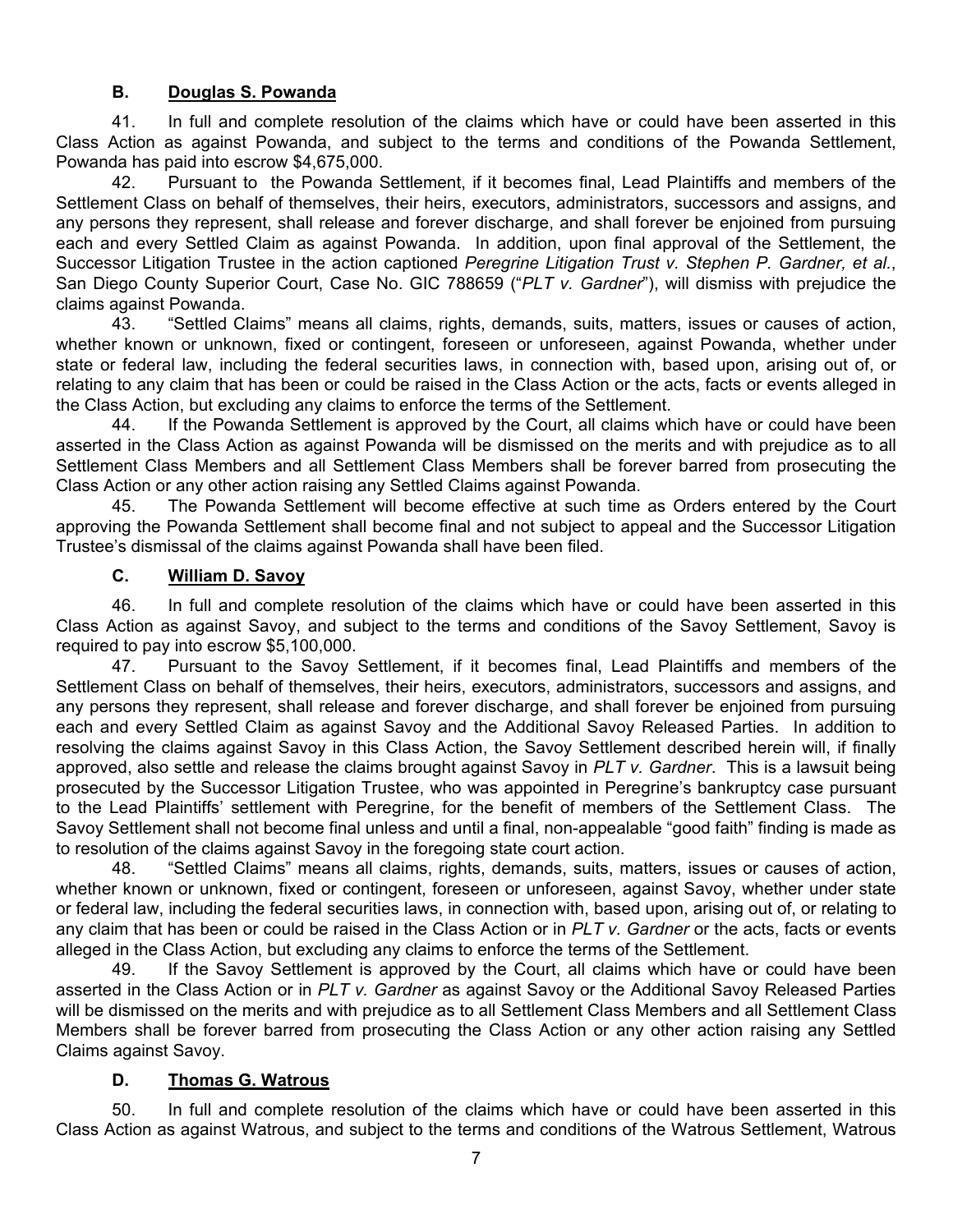is required to pay into escrow \$500,000.

51. Pursuant to the Watrous Settlement, if it becomes final, Lead Plaintiffs and members of the Settlement Class on behalf of themselves, their heirs, executors, administrators, successors and assigns, and any persons they represent, shall release and forever discharge, and shall forever be enjoined from pursuing each and every Settled Claim as against Watrous. In addition to resolving the claims against Watrous in this Class Action, the Settlement described herein will, if finally approved, also settle and release the claims brought against Watrous in *PLT v. Gardner*. This is a lawsuit being prosecuted by the Successor Litigation Trustee, who was appointed in Peregrine's bankruptcy case pursuant to the Lead Plaintiffs' settlement with Peregrine, for the benefit of members of the Settlement Class. The Watrous Settlement shall not become final unless and until a final, non-appealable "good faith" finding is made as to resolution of the claims against Watrous in the foregoing state court action.

52. "Settled Claims" means all claims, rights, demands, suits, matters, issues or causes of action, whether known or unknown, fixed or contingent, foreseen or unforeseen, against Watrous, whether under state or federal law, including the federal securities laws, in connection with, based upon, arising out of, or relating to any claim that has been or could be raised in the Class Action or the acts, facts or events alleged in the Class Action, but excluding any claims to enforce the terms of the Settlement.

53. If the Watrous Settlement is approved by the Court, all claims which have or could have been asserted in the Class Action as against Watrous will be dismissed on the merits and with prejudice as to all Settlement Class Members and all Settlement Class Members shall be forever barred from prosecuting the Class Action or any other action raising any Settled Claims against Watrous.

### **X. RECOVERY IN PEREGRINE'S BANKRUPTCY CASE**

54. In addition to the cash recovery from the Settlements described above, Lead Counsel have also obtained a substantial recovery for the Class and Subclasses from the pursuit of claims in Peregrine's bankruptcy case. Peregrine filed for protection from its creditors under the U.S. Bankruptcy Code in September 2002. On behalf of the Lead Plaintiffs and Settlement Class Members, Lead Counsel filed Proofs of Claim in Peregrine's bankruptcy case. After significant litigation in the Bankruptcy Court, Lead Plaintiffs entered into a settlement agreement with Peregrine and other parties in interest which resulted in significant benefits for Settlement Class Members. Specifically, in exchange for a release of their claims against Peregrine, Lead Plaintiffs, on behalf of Settlement Class Members, obtained approximately 800,000 shares of Peregrine common stock, which have been sold in an orderly process, generating approximately \$16,017,922 in cash, which is on deposit in an escrow account and earning interest. In addition, Lead Counsel obtained the agreement of Peregrine to cooperate in the ongoing litigation efforts in the Class Action, pursuant to which Lead Counsel have had access to a large quantity of documentary evidence. Lastly, Lead Counsel obtained for the Settlement Class the right to receive all recoveries which may be obtained on Company claims against Peregrine's former officers, directors, and business partners. Those claims are being litigated under the direction of a Successor Litigation Trustee, including in *Peregrine v. Andersen*, in an action against Peregrine's former officers and directors captioned *PLT v. Gardner*, and in an action against certain of Peregrine's former business partners captioned *Peregrine Litigation Trust v. KPMG LLP, et al.*, San Diego County Superior Court Case No. GIC 842832. This latter action was recently resolved for \$11 million in cash. Some of these settlement proceeds will be used to fund the Trust's ongoing litigation.

### **XI. NOTICE OF SETTLEMENT FAIRNESS HEARING**

55. NOTICE IS HEREBY GIVEN, pursuant to Rule 23 of the Federal Rules of Civil Procedure and an Order of the Court dated July 31, 2006, that a hearing will be held before the Honorable Roger T. Benitez, in the United States Courthouse, 880 Front Street, Suite 4290, San Diego, CA 92101-8900, at 9:00 a.m., on November 8, 2006 (the "Settlement Fairness Hearing") to determine whether the Andersen Settlement, the Powanda Settlement, the Savoy Settlement, and the Watrous Settlement, are fair, reasonable and adequate, to consider the proposed Plan of Allocation of Settlement Proceeds, and to consider the application of Lead Counsel for an award of attorneys' fees and reimbursement of expenses.

56. The Court, by its Order Preliminarily Approving Settlements and Providing for Notice, dated July 31, 2006, has, for settlement purposes, certified (a) a Settlement Class consisting of all persons who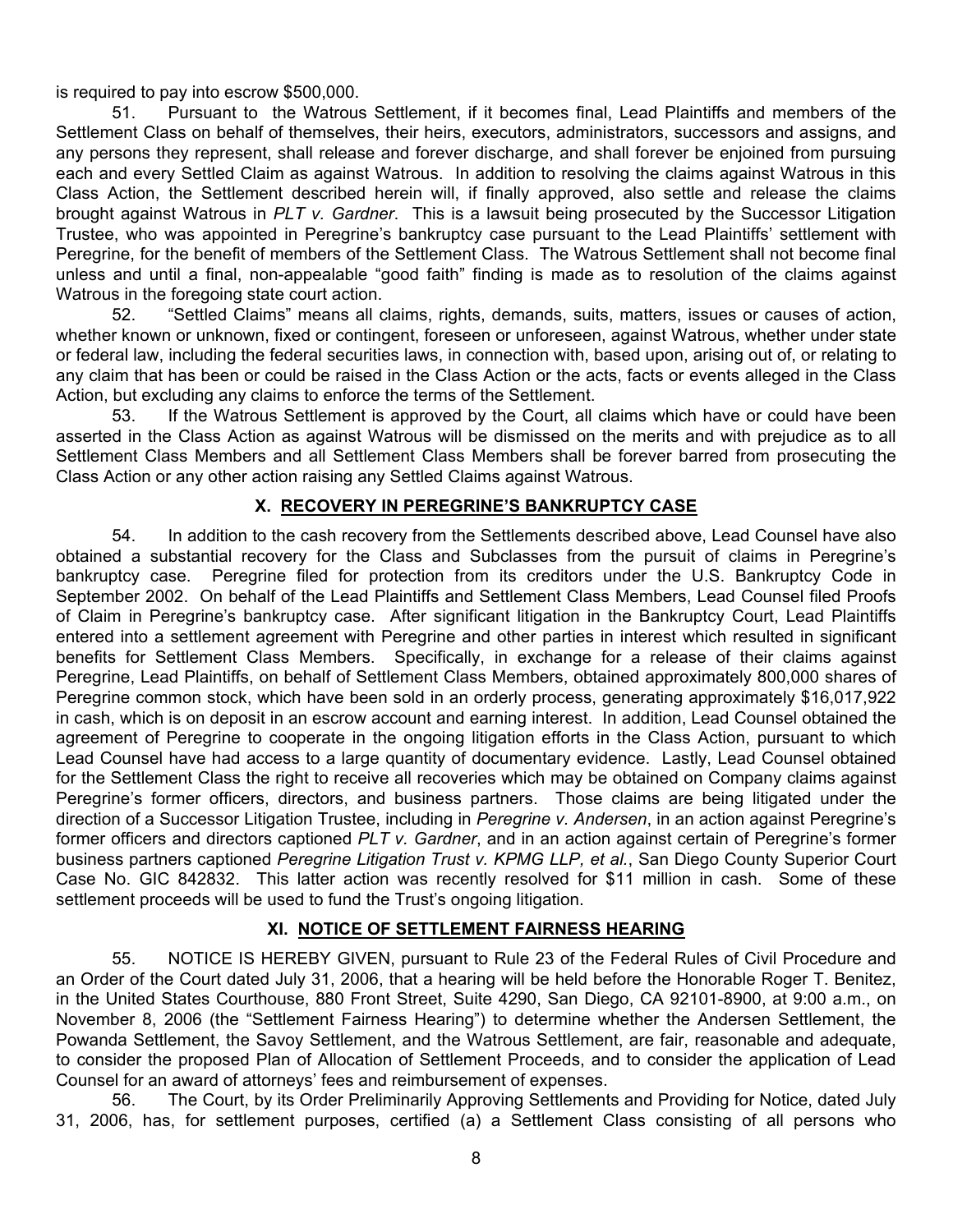purchased Peregrine securities during the period from July 22, 1999 through May 3, 2002, inclusive and who suffered damages thereby; (b) a subclass consisting of all persons who held shares of Harbinger stock and who acquired Peregrine registered common stock in connection with Peregrine's acquisition of Harbinger on or about June 16, 2000, and who suffered damages thereby; and (c) a subclass consisting of all persons who held shares of Remedy stock and who acquired Peregrine registered common stock in connection with Peregrine's acquisition of Remedy on or about August 27, 2001, and who suffered damages thereby. Excluded from the Settlement Class are: (i) all defendants in the Class Action; (ii) all members of the immediate families (parents, spouses, siblings and children) of such defendants, (iii) any entity affiliated with any defendant in the Class Action or with any member of the immediate family of such defendant, including without limitation any entity in which any such defendant or any member of the immediate family of such defendant has a controlling interest, (iv) the officers, directors, parents, subsidiaries and affiliates of Peregrine, (v) the legal representatives, heirs, successors in interest; and assigns of any of the foregoing, and (vi) with respect to the Settling Defendants, any Person who has previously released them from claims relating to Peregrine.

# **XII. PLAN OF ALLOCATION OF SETTLEMENT PROCEEDS AMONG CLASS MEMBERS**

57. The \$56,292,922 total settlement consideration, which includes the amount recovered in the bankruptcy proceedings described in paragraph 49, and the interest earned thereon, less all taxes, approved costs, fees and expenses shall be distributed to members of the Class and Subclasses who file acceptable Proofs of Claim ("Authorized Claimants") in accordance with Section XIV hereof.

58. Each Authorized Claimant shall receive, on a pro rata basis, that share of the Settlement Fund that the Authorized Claimant's "Recognized Loss" bears to the total Recognized Losses of all Authorized Claimants. An Authorized Claimant's "Recognized Loss" shall be calculated as follows:

a. For Class Members who purchased Shares during the Class Period and who sold such Shares at a loss during the Class Period, the Recognized Loss is the difference between the purchase price and the sales price multiplied by .5.

b. For Class Members who purchased Shares during the Class Period and who sold their Shares at a loss on or after May 3, 2002, or who still held such Shares on that date, the Recognized Loss is the difference between the purchase price and \$0.95 per share, being the average closing price of Peregrine stock during the 90-day period following the end of the Class Period.

c. For Class Members who exchanged shares of Harbinger stock for shares of Peregrine stock on or about June 16, 2000, the Recognized Loss is the difference between the price at the time of acquisition (which was \$25.56 per share) and the sales price (or if no sales during the Class Period, the price of \$0.95 per share) multiplied by 2.75.

d. For Class Members who exchanged shares of Remedy stock for shares of Peregrine stock on or about August 27, 2001, the Recognized Loss is the difference between the price at the time of acquisition (which was \$23.01 per share) and the sales price (or if no sales during the Class Period the price of \$0.95 per share) multiplied by 2.75.

59. In connection with the determination of Recognized Loss the following rules shall apply: The date of purchase or sale is the "contract" or "trade" date, or exchange date, as distinguished from the "settlement" date. For purposes of computing purchases and sales prices, commissions and fees with respect to the purchase, sale, or exchange of Peregrine common stock shall not be included. Transactions in Peregrine common stock shall be matched against the same type of Peregrine common stock on a "first-in, first-out" ("FIFO") basis within the Class Period, by matching the first Peregrine common stock purchased during the Class Period against the first Peregrine common stock sold during the Class Period. The Plan of Allocation may be further altered or amended by order of the Court for good cause shown. "Short" sales shall not be recognized for any amount of loss on the cover or purchase transaction and no Recognized Loss will be computed for any such covering purchase transaction. In no event shall any Class Member be entitled to greater than their statutory damages.

60. Checks will be distributed to Authorized Claimants after all claims have been processed and after the Court has finally approved the Settlements.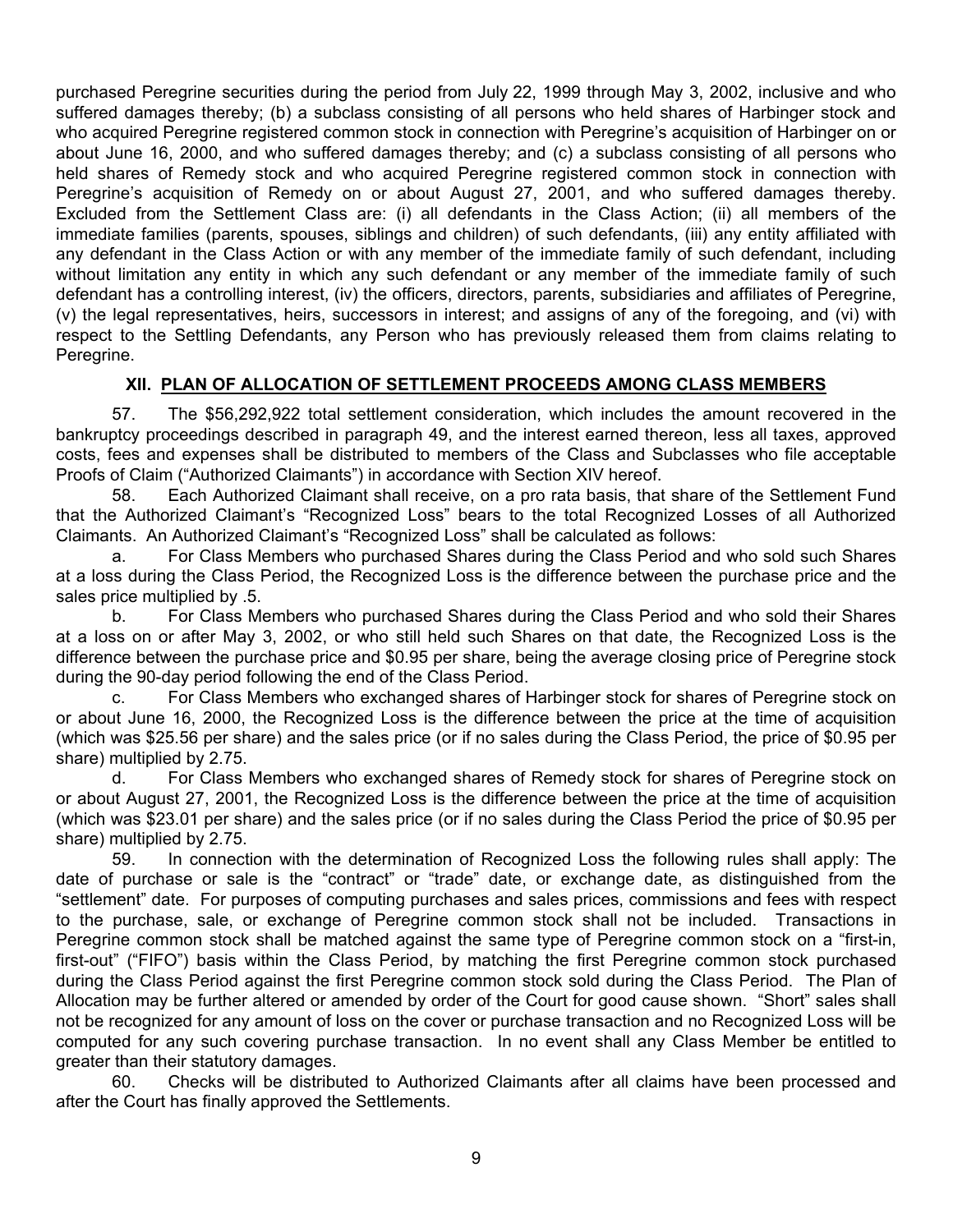### **XIII. THE RIGHTS OF SETTLEMENT CLASS MEMBERS**

61. The Court has certified a Settlement Class allowing the Settlements to proceed for the benefit of the members of the Settlement Class. If you purchased Peregrine securities and/or received them in an exchange for Harbinger or Remedy shares during the period from July 22, 1999 through May 3, 2002, inclusive, then you are a Settlement Class Member. However, if you previously released claims against any of the Settling Defendants relating to Peregrine, you are not entitled to any share of the settlement proceeds paid by them. Settlement Class Members have the following options pursuant to Rule 23(c)(2) of the Federal Rules of Civil Procedure:

 (a) If you wish to remain a member of the Settlement Class, you do not have to do anything at this time. Settlement Class Members will be represented by Lead Plaintiffs and Lead Counsel, unless you enter an appearance through counsel of your own choice at your own expense. You are not required to retain your own counsel, but if you choose to do so, such counsel must file an appearance on your behalf on or before October 2, 2006, and must serve copies of such appearance on the attorneys listed in paragraph 69 below.

 (b) If you do not wish to remain a member of the Settlement Class, you may exclude yourself from the Settlement Class by following the instructions in paragraph 67 below. Persons who exclude themselves from the Settlement Class will NOT be entitled to receive any share of the Settlement proceeds and will not be bound by the Settlements.

 (c) If you object to the Settlements or any of their terms, or to Lead Counsels' application for fees or expenses, or the proposed Plan of Allocation of Settlement Proceeds, and if you do not exclude yourself from the Settlement Class, you may present your objections by following the instructions in paragraph 69 below.

62. IF YOU ARE A SETTLEMENT CLASS MEMBER AND YOU DO NOT PROPERLY EXCLUDE YOURSELF FROM THE SETTLEMENT CLASS, YOU WILL BE BOUND BY THE SETTLEMENTS, INCLUDING RELEASES, AND THE FINAL JUDGMENTS OF THE COURT DISMISSING THIS ACTION AGAINST THE SETTLING DEFENDANTS. IF YOU EXCLUDE YOURSELF, YOU WILL NOT BE BOUND BY THE JUDGMENTS BUT YOU WILL NOT BE ENTITLED TO ANY SHARE OF THE NET SETTLEMENT FUND IN THE FUTURE.

# **XIV. FILING AND PROCESSING OF PROOFS OF CLAIM AND RELEASES**

63. IN ORDER TO BE ELIGIBLE TO RECEIVE ANY DISTRIBUTION FROM THE NET SETTLEMENT FUND, YOU MUST COMPLETE AND SIGN THE ATTACHED PROOF OF CLAIM AND RELEASE FORM AND SEND IT BY PREPAID FIRST CLASS MAIL POSTMARKED ON OR BEFORE DECEMBER 15, 2006, ADDRESSED AS FOLLOWS:

> *In re Peregrine Systems, Inc. Securities Litigation* c/o Gilardi & Co. LLC Claims Administrator P.O. Box 8040 San Rafael, CA 94912-8040

64. IF YOU DO NOT SUBMIT A PROPER PROOF OF CLAIM AND RELEASE FORM, YOU WILL NOT BE ENTITLED TO ANY SHARE OF THE NET SETTLEMENT FUND.

65. All Proofs of Claim and Releases must be submitted by the date specified in this Notice unless such period is extended by Order of the Court.

66. Each Claimant shall be deemed to have submitted to the jurisdiction of the Court with respect to his, her or its claim.

### **XV. EXCLUSION FROM THE SETTLEMENTS**

67. Each Member of the Settlement Class shall be bound by all determinations and judgments in this Class Action concerning the Settlements, whether favorable or unfavorable, unless such Person shall mail, by first class mail, a written request for exclusion from the Settlement Class, postmarked no later than October 2, 2006, addressed to *In re Peregrine Systems, Inc. Securities Litigation Exclusions*, c/o Gilardi & Co. LLC,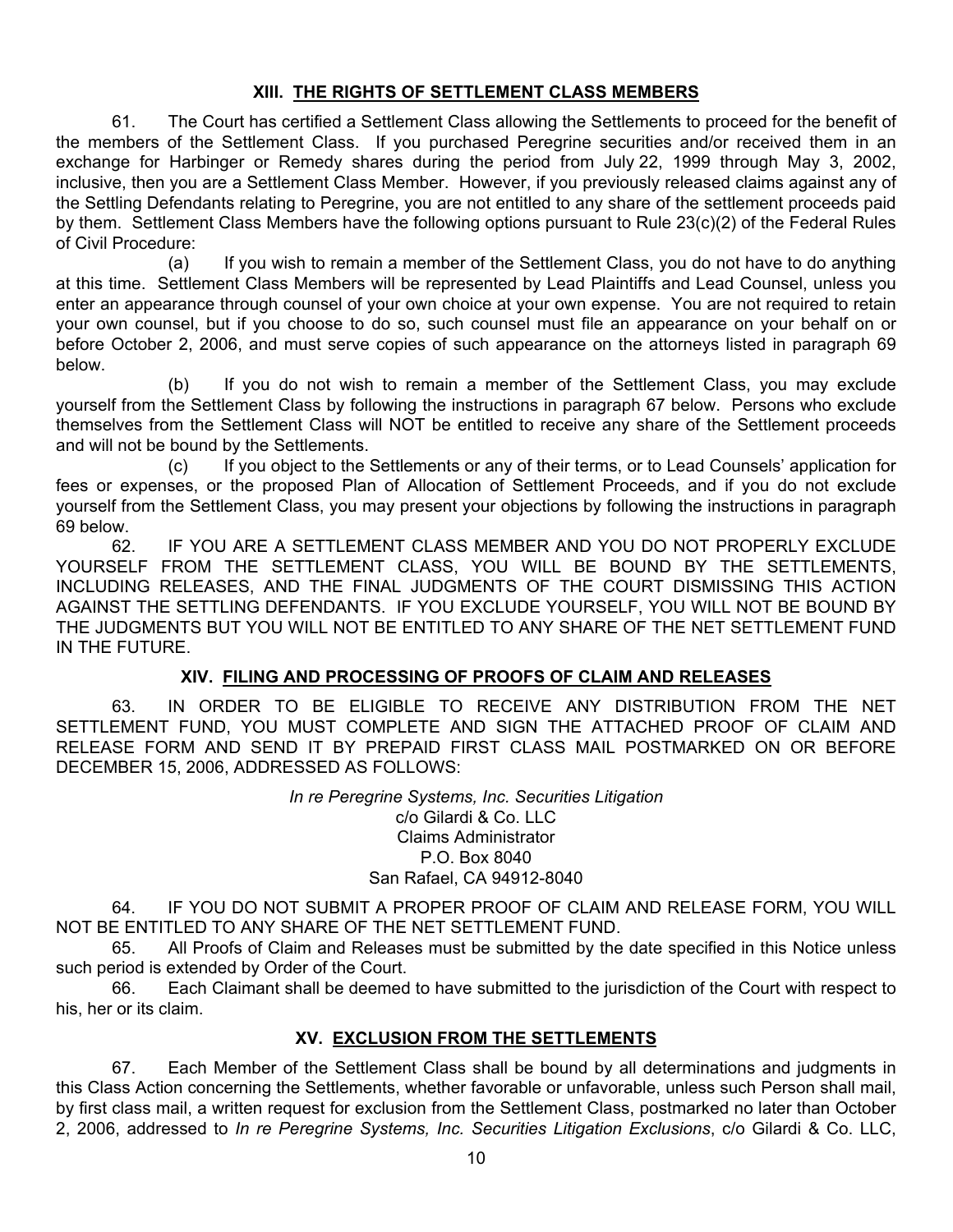Claims Administrator, Post Office Box 8040, San Rafael, CA 94912-8040. No Person may be excluded from the Settlement Class after that date. In order to be valid, each such request for exclusion must set forth the name and address of the Person requesting exclusion, must state that such Person "requests exclusion from the Settlement Class in *In re Peregrine Systems, Inc. Securities Litigation*," and must be signed by such Person. Persons requesting exclusion must also provide: (1) for every purchase or acquisition of Peregrine stock during the Class Period, the date of the purchase or acquisition, the purchase or acquisition price, and the number of shares purchased or acquired; and (2) for every sale of Peregrine stock during the Class Period, the date of the sale, the sale price, and the number of shares sold. Persons requesting exclusion should indicate whether any or all of their Peregrine shares were acquired in connection with the Harbinger or Remedy mergers. Persons requesting exclusion are also requested to provide a telephone number. The request for exclusion shall not be effective unless the request for exclusion provides the required information and is made within the time stated above, or the exclusion is otherwise accepted by the Court.

#### **XVI. RIGHTS IN CONNECTION WITH SETTLEMENT FAIRNESS HEARING**

68. At the Settlement Fairness Hearing, the Court will determine whether to finally approve the Settlements and dismiss the Class Action and the claims of the Settlement Class Members as against the Settling Defendants only. If the Settlements are approved, additional hearings will be held to determine whether the proposed Plan of Allocation of Settlement Proceeds and the application of Lead Counsel for attorneys' fees and expenses shall be approved. These hearings may be adjourned from time to time by the Court without further written notice to the Settlement Class Members.

69. At the Settlement Fairness Hearing, any Settlement Class Member who has not properly submitted a Request for Exclusion from the Settlement Class may appear in person or by counsel and be heard to the extent allowed by the Court in opposition to the fairness, reasonableness and adequacy of any of the Settlements, the proposed Plan of Allocation of Settlement Proceeds, or the application for attorneys' fees and reimbursement of expenses; provided, however, that in no event shall any person be heard in opposition thereto and in no event shall any paper or brief submitted by any such person be accepted or considered by the Court, unless, on or before October 2, 2006, such person (a) files with the Clerk of the Court notice of such person's intention to appear, showing proof of such person's membership in the Settlement Class, and providing a statement that indicates the basis for such opposition, along with any documentation in support of such objection, and (b) simultaneously serves copies of such notice, proof, statement and documentation, together with copies of any other papers or briefs such person files with the Court, in person or by mail upon each of the following: Solomon B. Cera, Esq., Gold Bennett Cera & Sidener LLP, 595 Market Street, Suite 2300, San Francisco, CA 94105-2835, Howard T. Longman, Esg., Stull Stull & Brody, 6 East 45<sup>th</sup> Street, New York, NY 10017, Lawrence D. Levit, Esq., Abraham Fruchter & Twersky LLP, One Penn Plaza, Suite 2805, New York, NY 10119-0165, on behalf of Lead Plaintiffs; and C. Stephen Howard, Esq., Alschuler Grossman Stein & Kahan, LLP, The Water Garden, 1620 26<sup>th</sup> Street, Fourth Floor, North Tower, Santa Monica, CA 90404-4060 (if relating to the Andersen Settlement), Scott Pratt, Esq., Keesal, Young & Logan LLP, 400 Oceangate, P.O. Box 1730, Long Beach, CA 90801-1730 (if relating to the Powanda Settlement), Robert D. Stewart, Esq., McNaul Ebel Nawrot Helgren & Vance, LLC, 600 University Street, Suite 2700, Seattle, Washington 98101-3143 (if relating to the Savoy Settlement), or Wayne T. Lamprey, Esq., Goodin MacBride Squeri Ritchie & Day, LLP, 505 Sansome Street, Suite 900, San Francisco, California 94111 (if relating to the Watrous Settlement).

### **XVII. FURTHER INFORMATION**

70. For a more detailed statement of the matters involved in this Class Action, reference is made to the pleadings, to the Stipulations of Settlement, to the Orders entered by the Court and to the other papers filed in the Class Action, which may be inspected at the Office of the Clerk of the Court, United States District Court, Southern District of California, 880 Front Street, Suite 4290, San Diego, CA 92101-8900, during regular business hours.

71. Further information regarding the Settlements referred to in this Notice may also be obtained by contacting Lead Plaintiffs' Lead Counsel: Solomon B. Cera, Esq., Gold Bennett Cera & Sidener LLP, 595 Market Street, Suite 2300, San Francisco, CA 94105, (415) 777-2230, Howard T. Longman, Esq., Stull Stull &